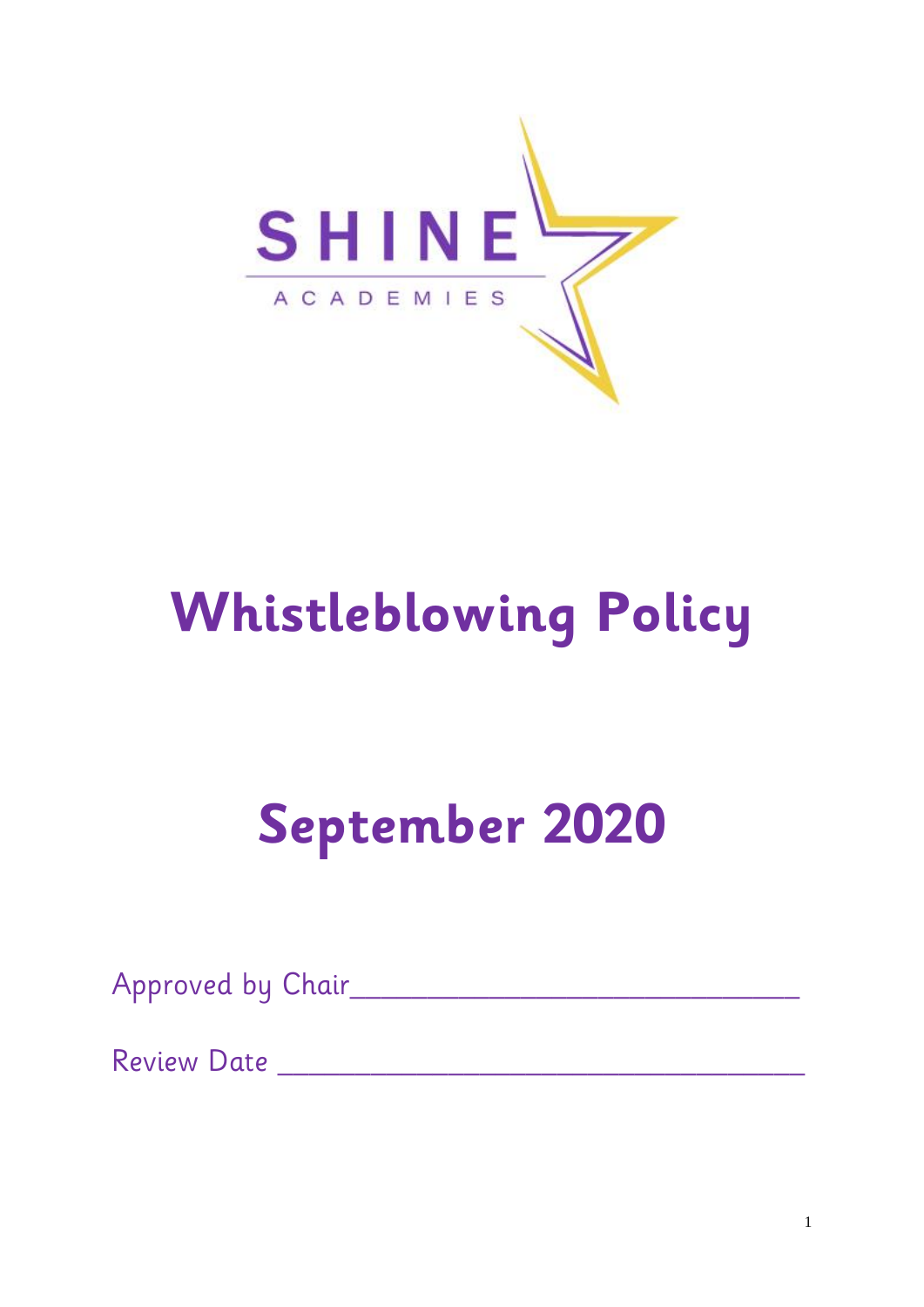## **Policy Statement**

- SHINE Academies are committed to the highest possible standards of openness, probity and accountability. This whistleblowing policy and procedure supports this commitment.
- Relevant trade unions and professional organisations have been consulted about this policy and procedure, and it has their support.

## **Scope**

- It gives employees and others with genuine concerns about malpractice or wrongdoing in the school or council a way to voice those concerns without fear of victimisation.
- Often it is those closest to an organisation who realise that there is something wrong. Sometimes people are reluctant to act upon their concerns because they think that they are being disloyal, or because they are afraid that they might be victimised if they speak up.
- There are existing procedures in place (e.g. Grievance, harassment and bullying) which make provision for employees to lodge a concern relating to their own employment. This whistleblowing policy is intended to complement those procedures by covering concerns that appear to fall outside their scope. This concern may be about something that is:
	- Unlawful, including financial or fraudulent malpractice such as embezzlement, bribery, corruption, dishonesty, etc.
	- Against establishment standards of practice
	- Improper conduct.
- Concerns or allegations which fall within the scope of specific procedures, e.g. child protection or financial irregularities will normally be referred for consideration under those procedures.

## **Definitions**

A 'nominated governor' is the governor identified by the Trust Board as the first point of contact for whistleblowing queries. The nominated governor is the Chair of each Academy's Local Governing Body

#### **Aims**

The purpose of this policy is to provide you with the help and support you need to speak up and be confident that you can do so safely. We will take your concerns seriously and ensure that they are dealt with promptly and fairly.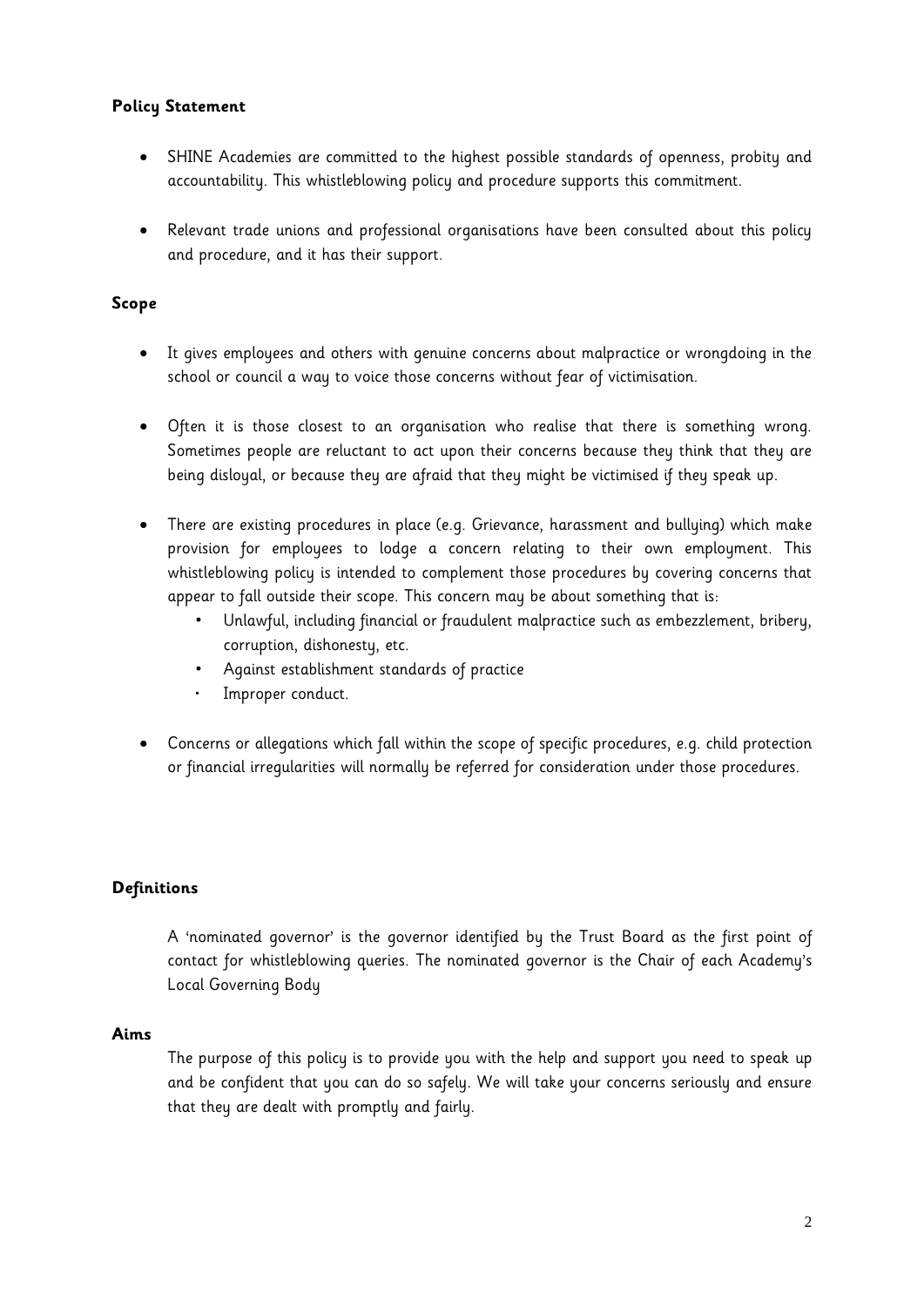## **How to raise a concern**

- Initial concerns should be raised with the Chair of the Local Governing Body. If the employee believes that this governor is implicated then the employee should approach the Chair of Directors.
- Within 48 hours, the nominated governor will contact you to arrange to meet you to discuss your concerns. Before the meeting, it would be helpful if you write down what you consider the problem to be, giving names, dates and places where possible. If there are any other documents that you think might be helpful, please try to bring these with you. You are advised to take a friend, colleague or school professional association / union representative with you to the meeting with the governor.
- You are encouraged to raise your concern in person, or through your professional association / union representative on your behalf, because concerns that are expressed anonymously are difficult to investigate. However, the school will exercise its discretion in deciding whether to investigate an anonymous allegation. The factors taken into account will include:
	- the seriousness of the issues raised;
	- the credibility of the allegation; and
	- the likelihood of being able to confirm the allegation from attributable sources.

## **How we will respond**

- After the initial meeting, the nominated governor will arrange for discreet initial enquiries to be made to decide whether an investigation is appropriate and if so, what form it should take.
- The nominated governor will write to you within 10 days of your initial meeting to:
	- acknowledge that you concern has been received
	- outline our understanding of what the issues are; and
	- indicate how we propose to deal with the matter.
- If the nominated governor decides that it is appropriate for an investigation to be carried out, this will either be done by them, or by a governor who is asked to investigate – the investigating officer. However, it may sometimes be necessary for a concern to be referred to the police, an external auditor, or for it to be the subject of an independent enquiry. In addition, where it is established that the complaint involves issues like bullying or unlawful discrimination, it will be necessary to involve HR.
- If an investigation is carried out, you will always be informed of the final outcome. It might not be possible to give you full details of the outcome if it contains personal details of a third party, because we have a duty to protect personal information under the Data Protection Act.